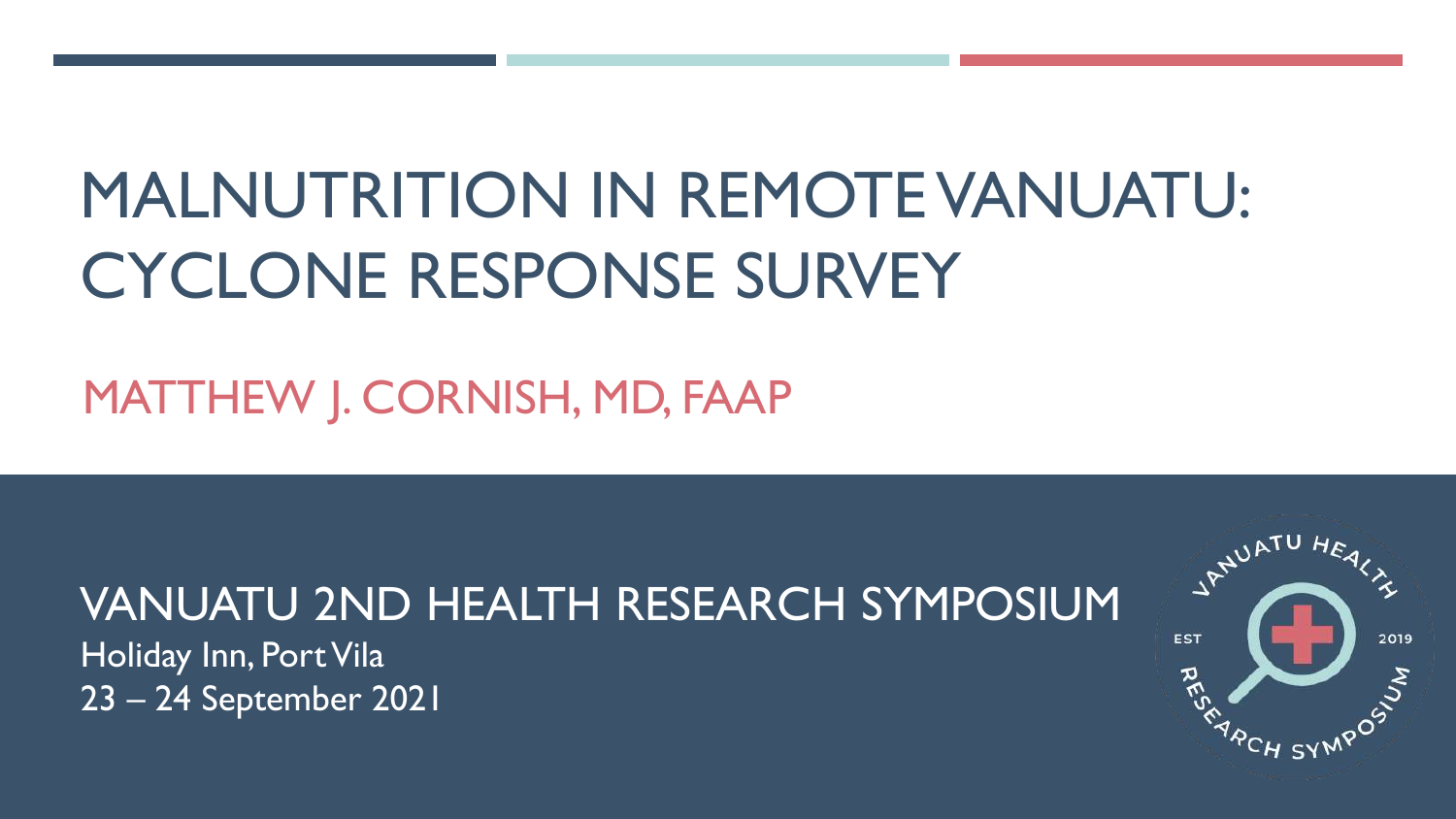## **INTRODUCTION**

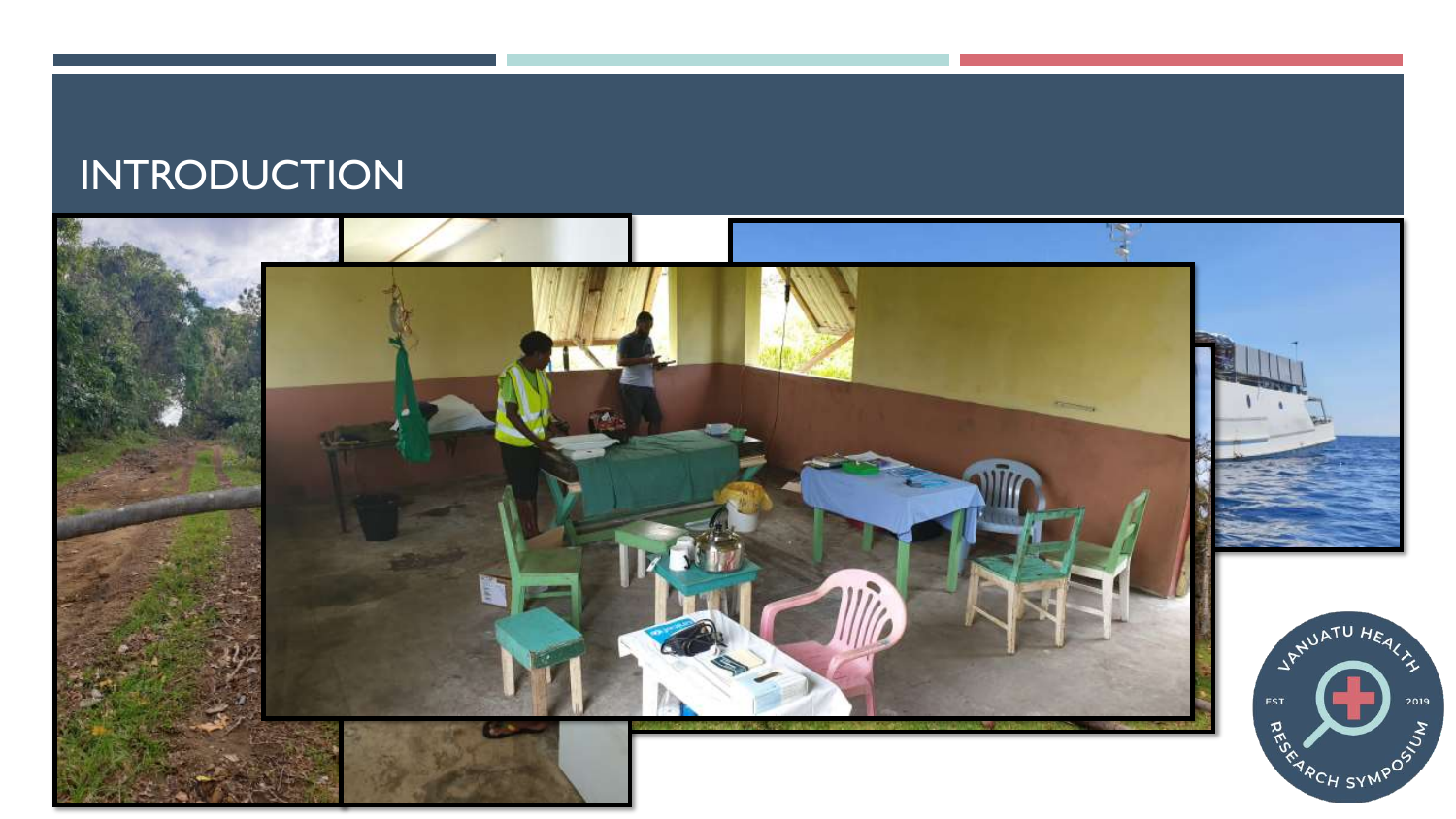## INTRODUCTION

- **Initial triage highlighted** dehydration superimposed on chronic malnutrition
- Continued to support recovery efforts while also defining the extent of nutritional vulnerability



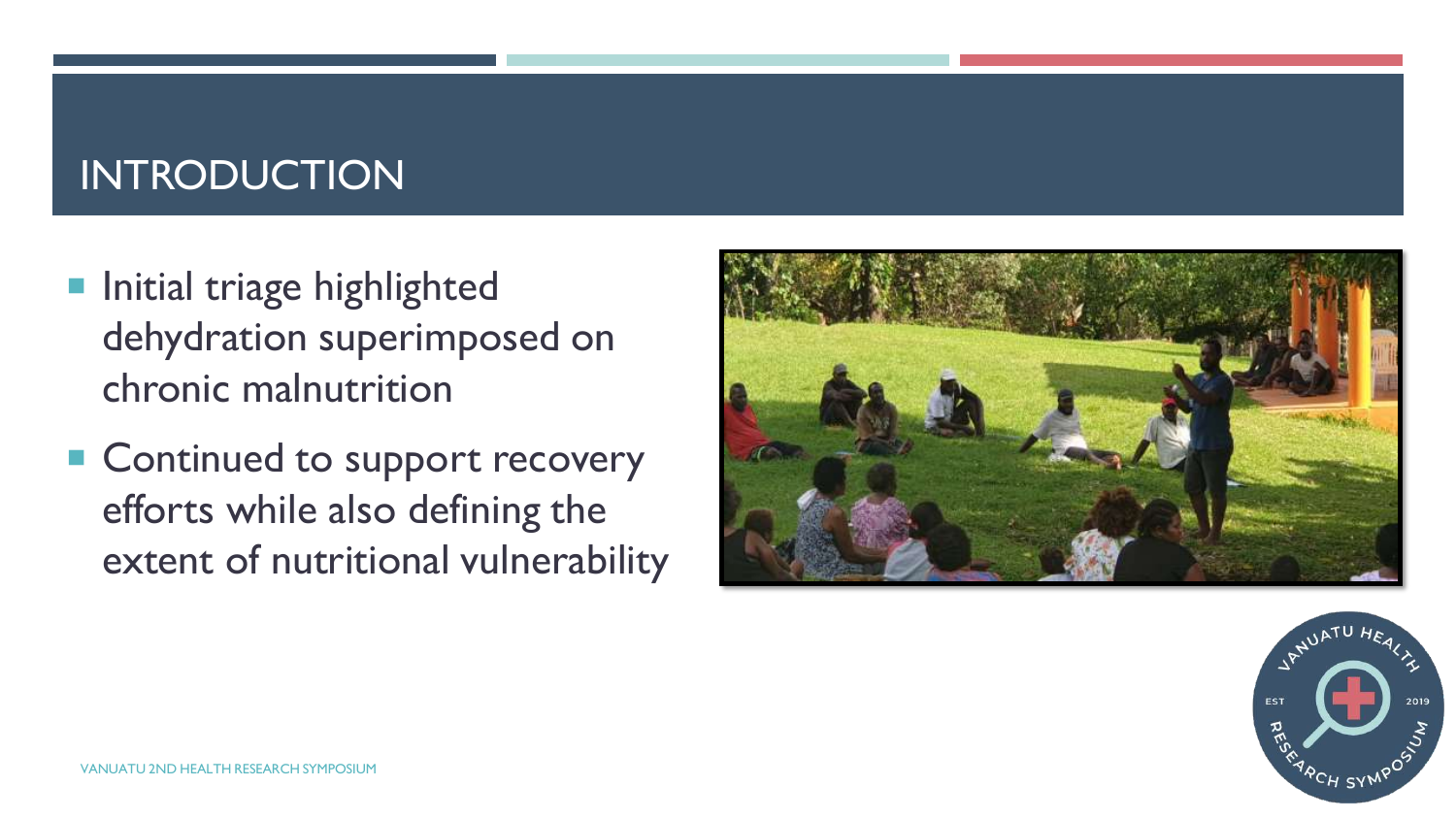#### **METHODS**



VANUATU 2ND HEALTH RESEARCH SYMPOSIUM

- **Invited all children under to come for review**
- Difficulties with mid upper arm circumference and length/height measurements with high volume
- **Focus on weight for age**
- **Low weight for age can indicate acute and chronic** malnutrition

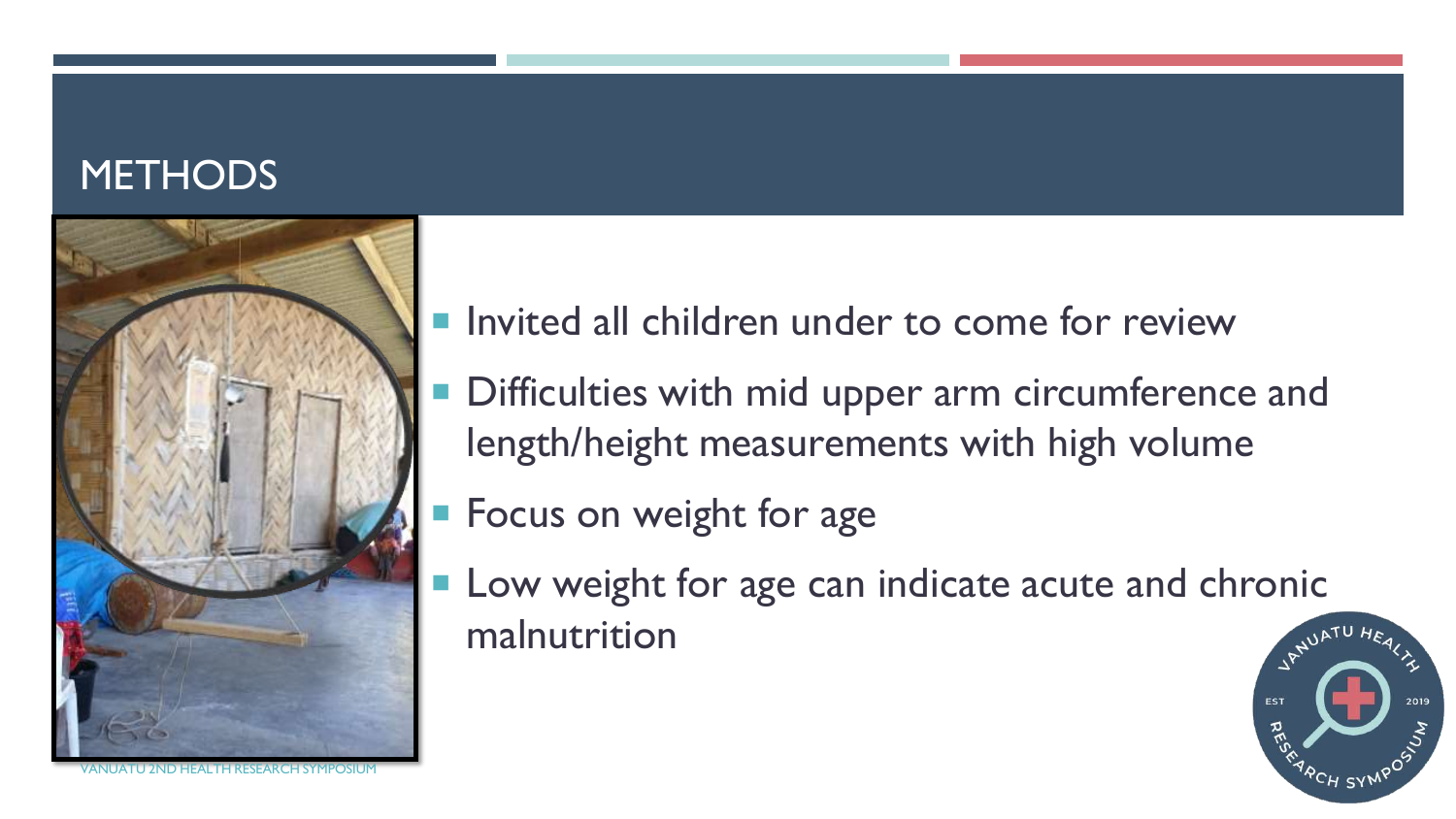#### RESULTS



- **210 children 1-59 months were** evaluated, even age distribution
- Compared against international growth standards (Z-score 2 to -2)
- Weighted Z-score is -1.45 (±0.25)
- 43% of the children assessed children were underweight or severely underweight

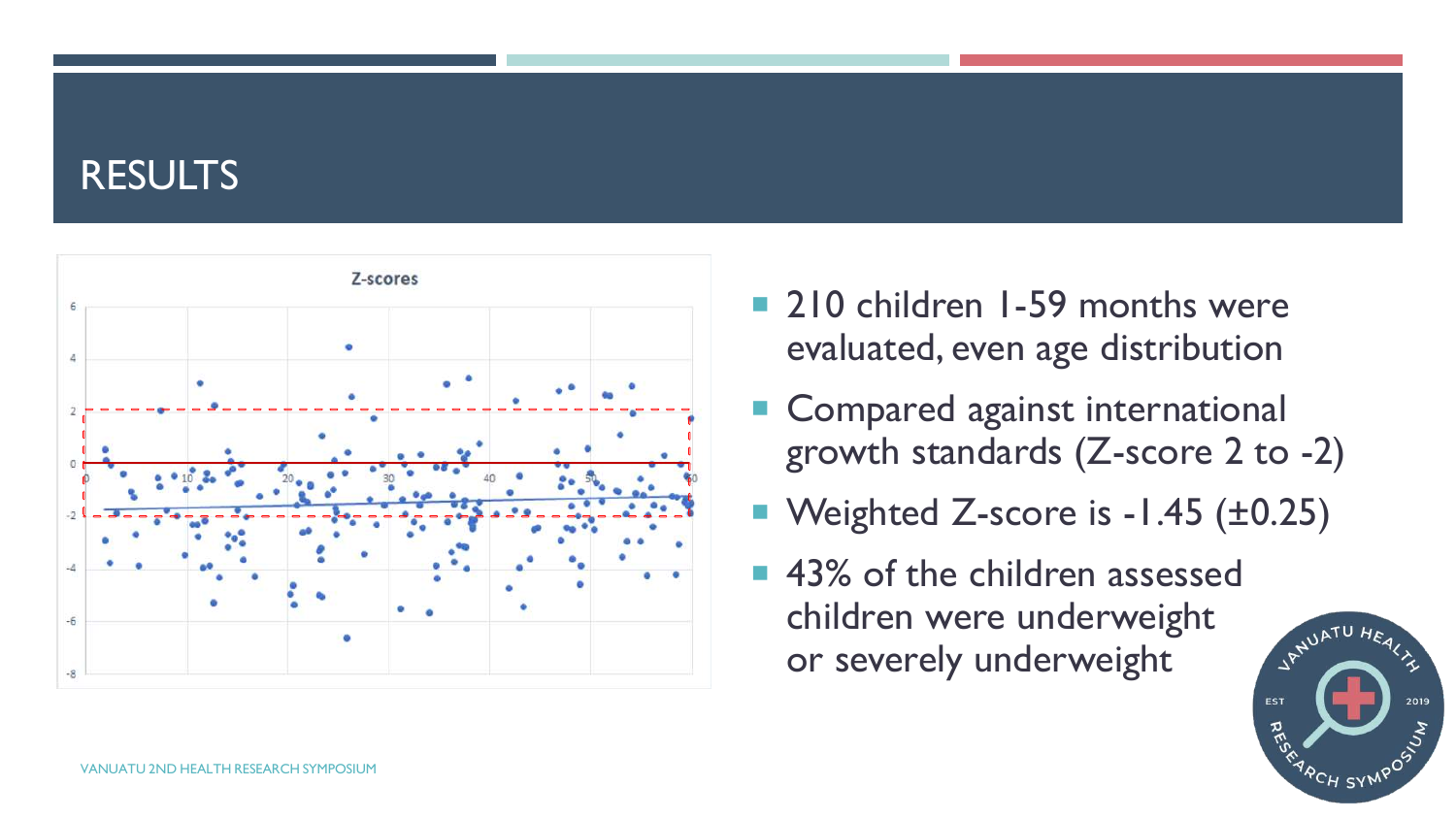#### RESULTS

- **The 210 children assessed** represents about 38% of the children between 1-59 months in North Ambrym.
- 78 underweight+ children were identified.
- Another 129 were likely not captured.

#### Total underweight



<sup>R</sup>CH SY'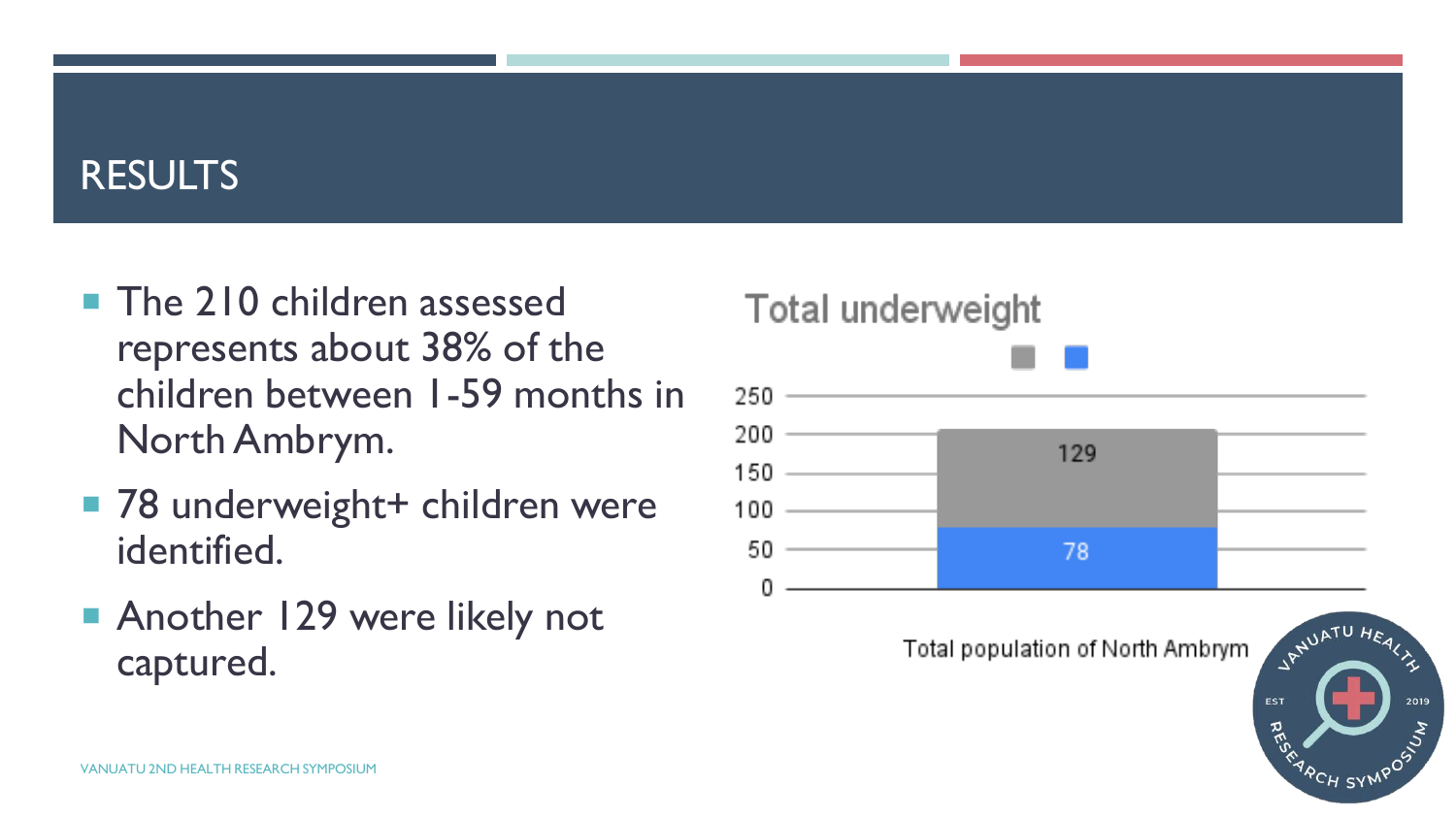#### RESULTS



- $\blacksquare$  I. Nebul 29% total underweight
- 2. Wilit 22% total underweight
- 3. Ranon 53% total underweight

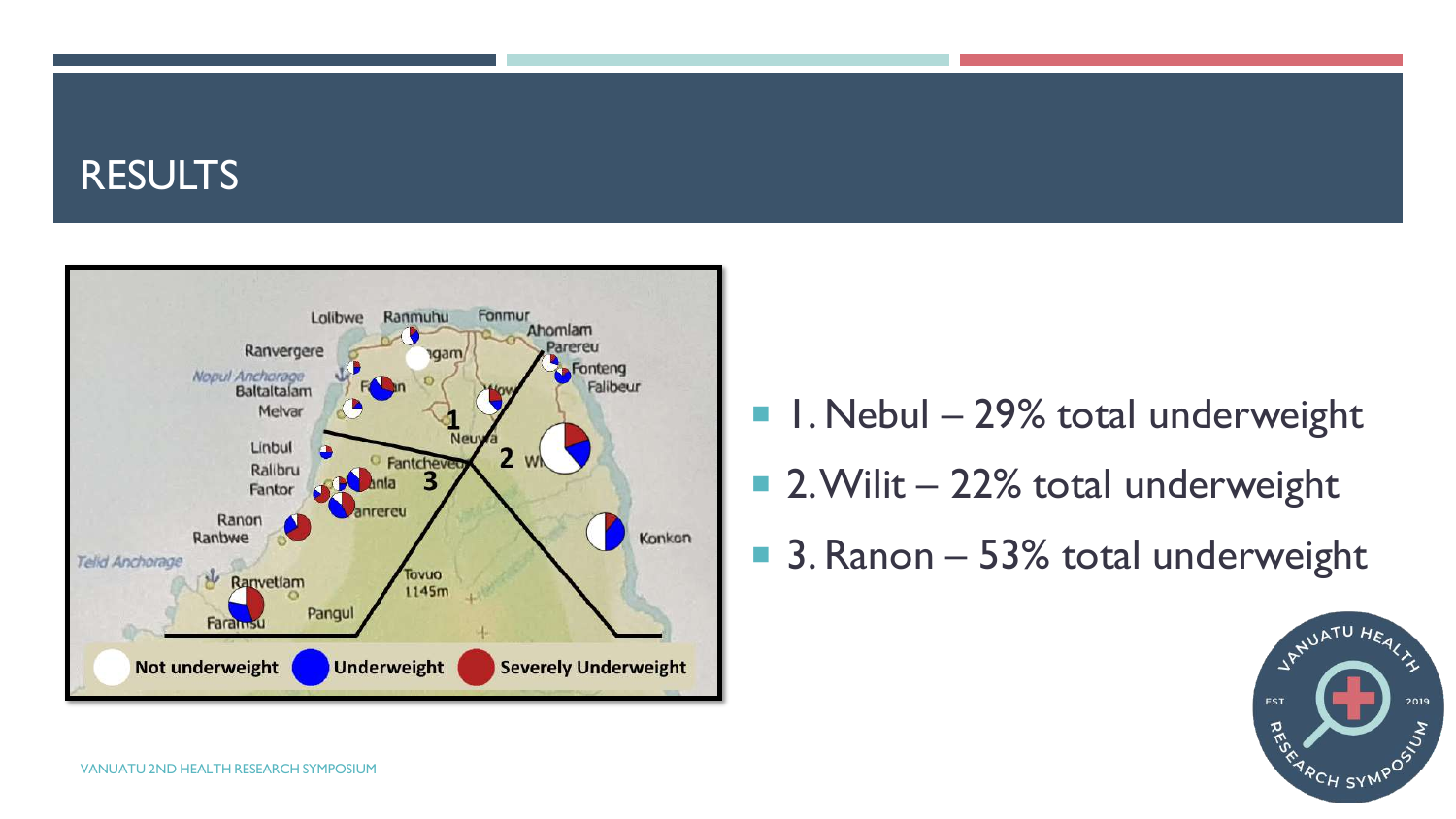## **DISCUSSION**

- **Possible causes of malnutrition in rural Vanuatu** 
	- Access to healthcare (prematurity/CP, deworming, chronic infections & disease)
	- Agricultural obstacles (windward facing, soil, seeds, machinery)
	- Access to protein sources (animal husbandry, fishing, awareness)
	- Societal factors (inequalities, access, family dynamics, food & water practices)

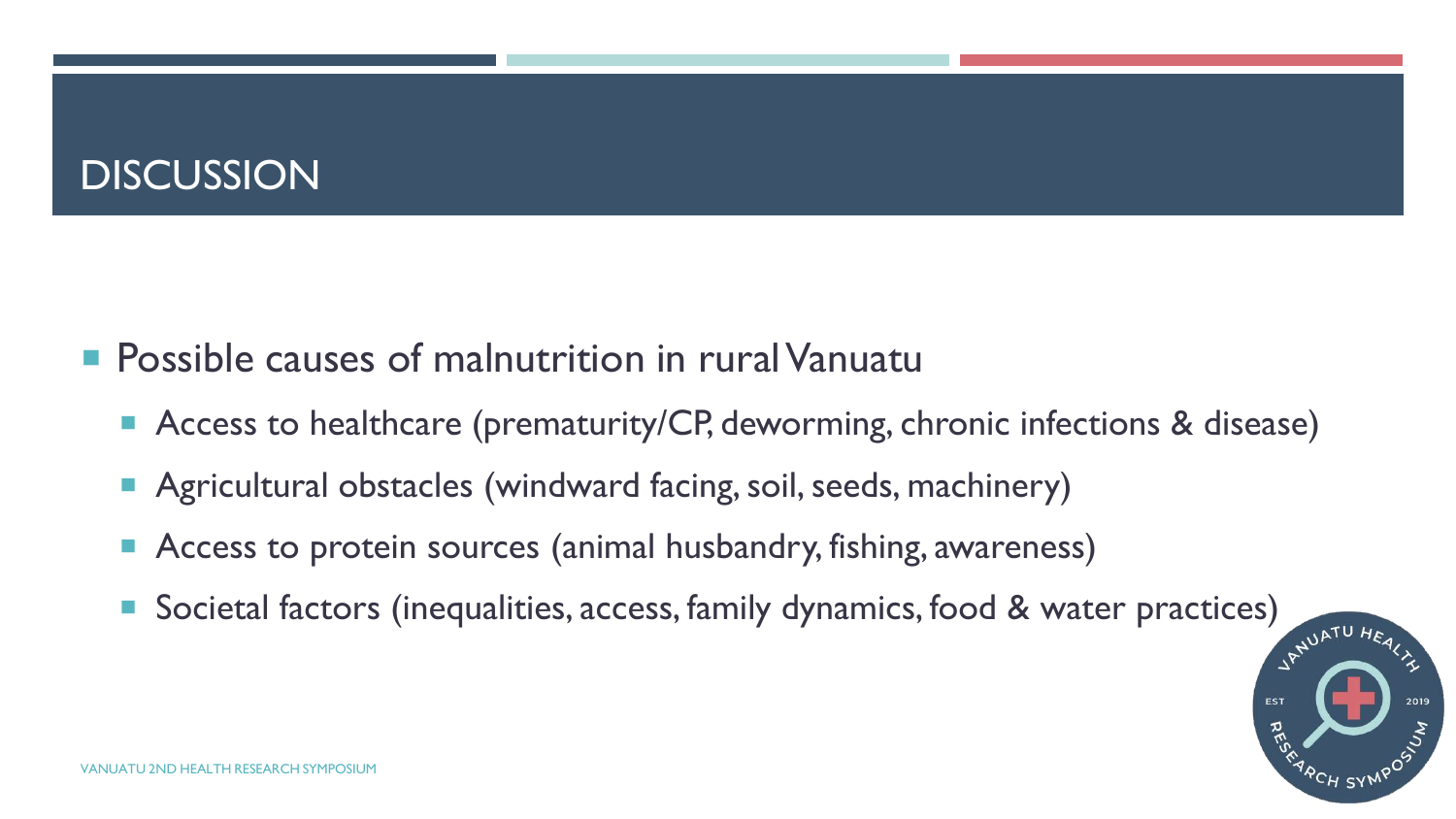#### **DISCUSSION**

#### **Impacts of Malnutrition**

- **Stunting**
- **Decreased school performance**
- **Decreased economic stability**
- **Higher rates of NCDs**
- **Shortened life expectancy**
- **Increase demand on medical system**
- **Less able to contribute to community**
- Requires greater resources

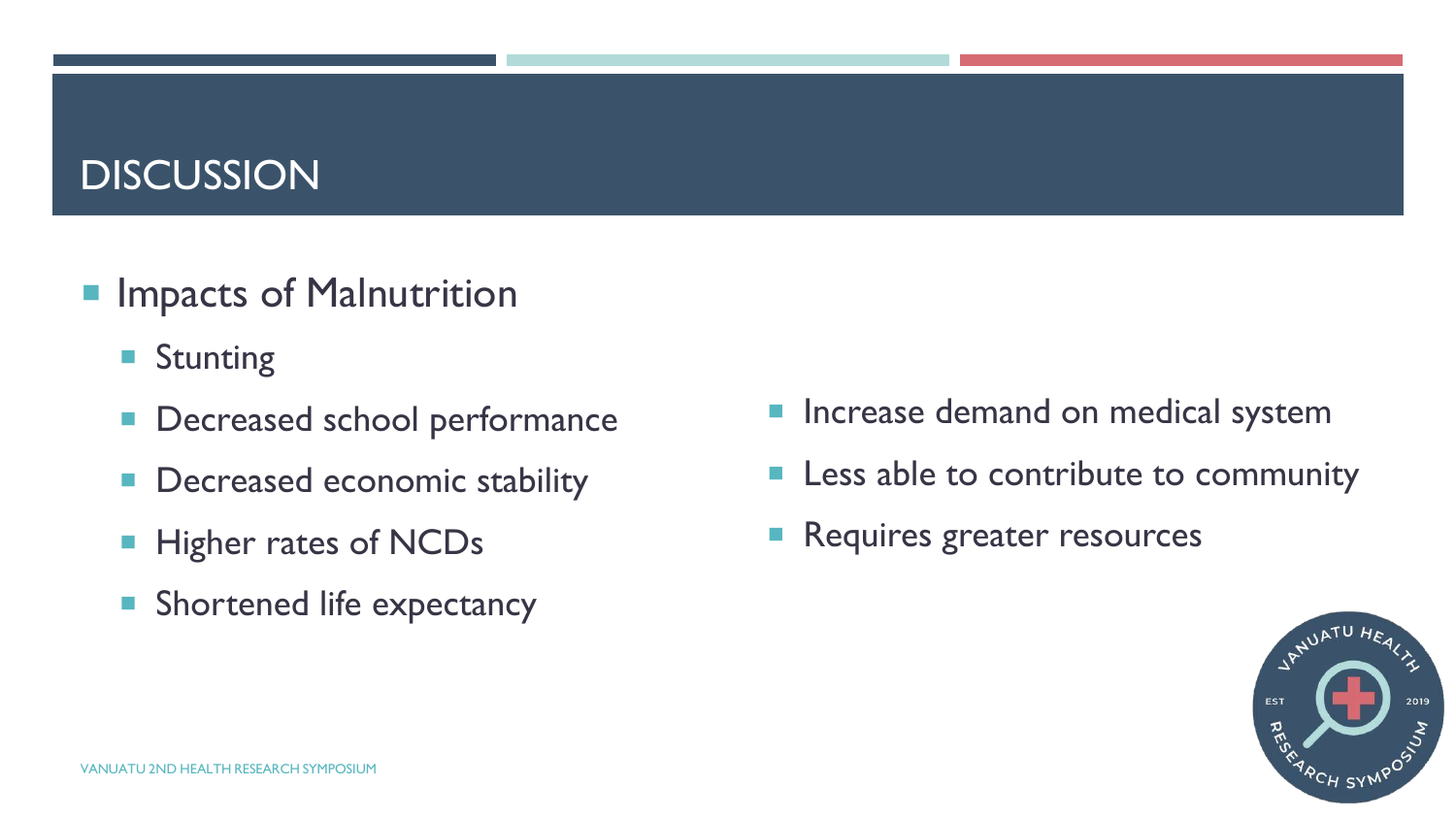## IMPLICATIONS / RECOMMENDATIONS

- **Preventing, identifying and treating malnutrition provides massive** individual and societal benefits.
- Identifying vulnerable pockets guides resource allocation.
- Collecting anthropometric data from all sources allows improves identification of high risk communities.
- Consider processes to efficiently target high-benefit communities
- **Implement efficient data collection and analysis**

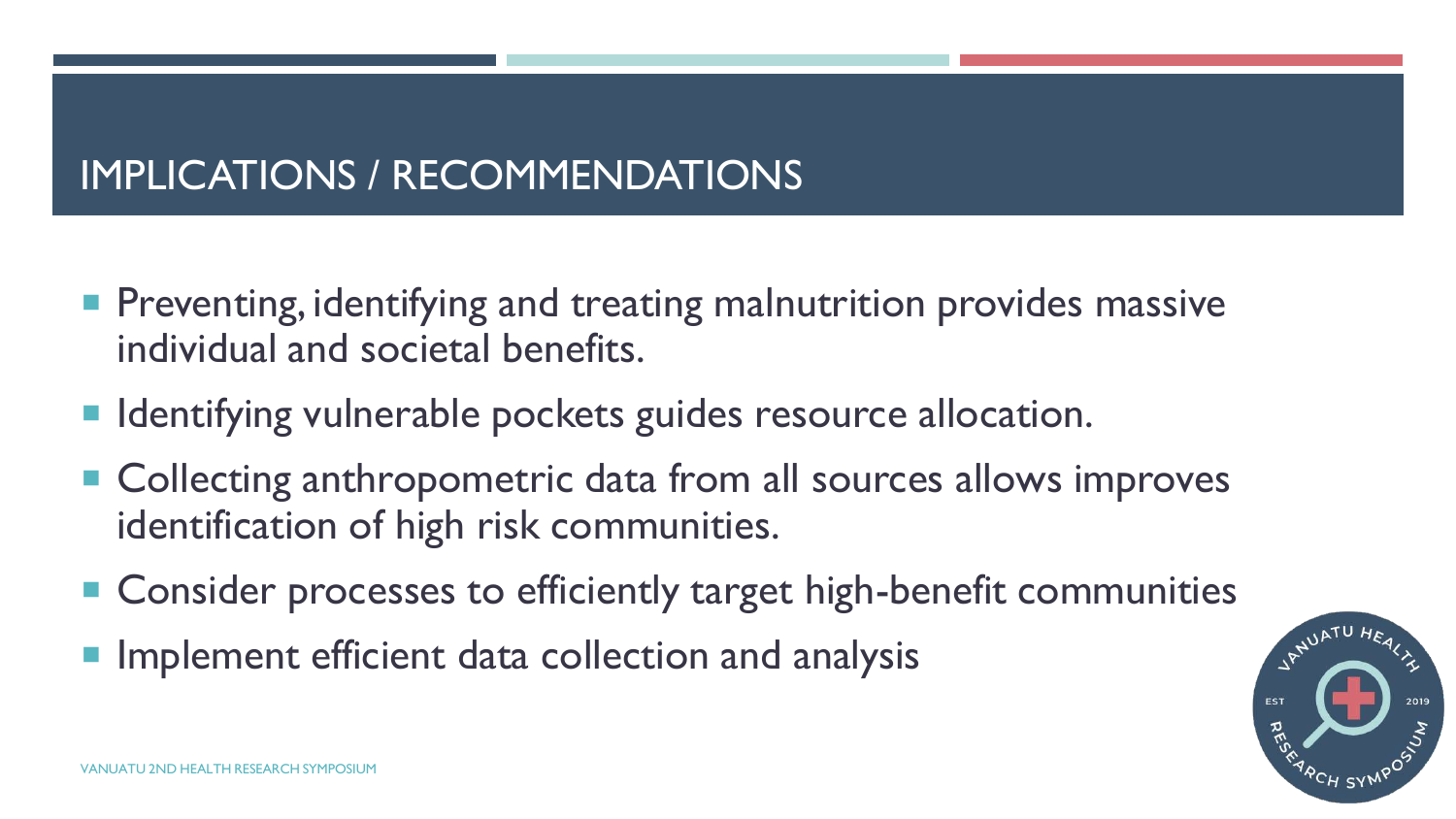## IMPLICATIONS / RECOMMENDATIONS

■ Examples of efficient data collection and analysis

- **Require anthropometric data submission (NGOs, HCWs)**
- **Utilize all data sources and collection opportunities**
- **Automate data analysis**
- Send feedback to local healthcare workers who can assess underlying causes
- **Give access to resources that reverse malnutrition when identified**

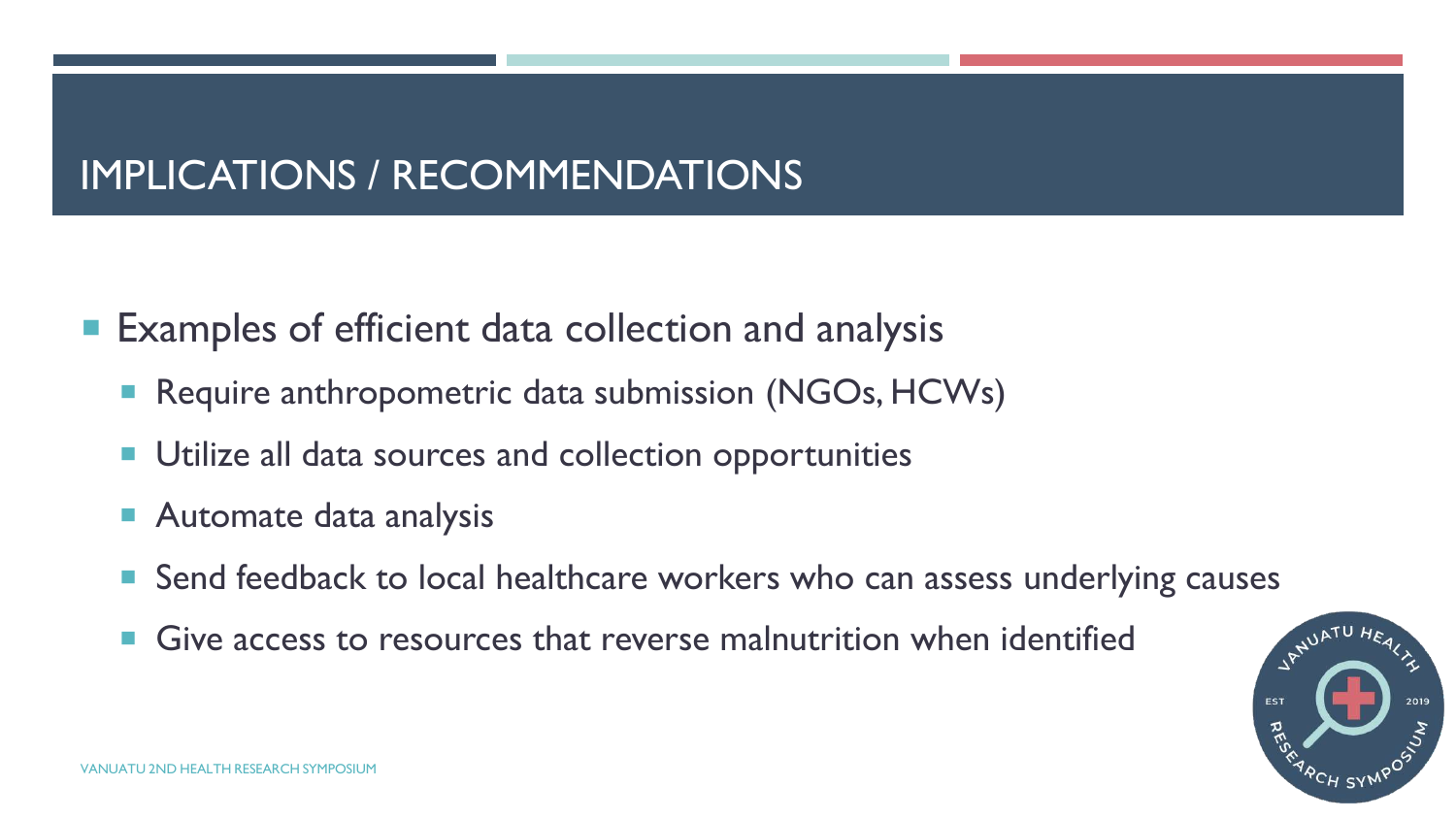#### CONCLUSIONS

- **In Identifying and addressing malnutrition matters**
- **Utilizing all available data sources can strengthen existing approaches**